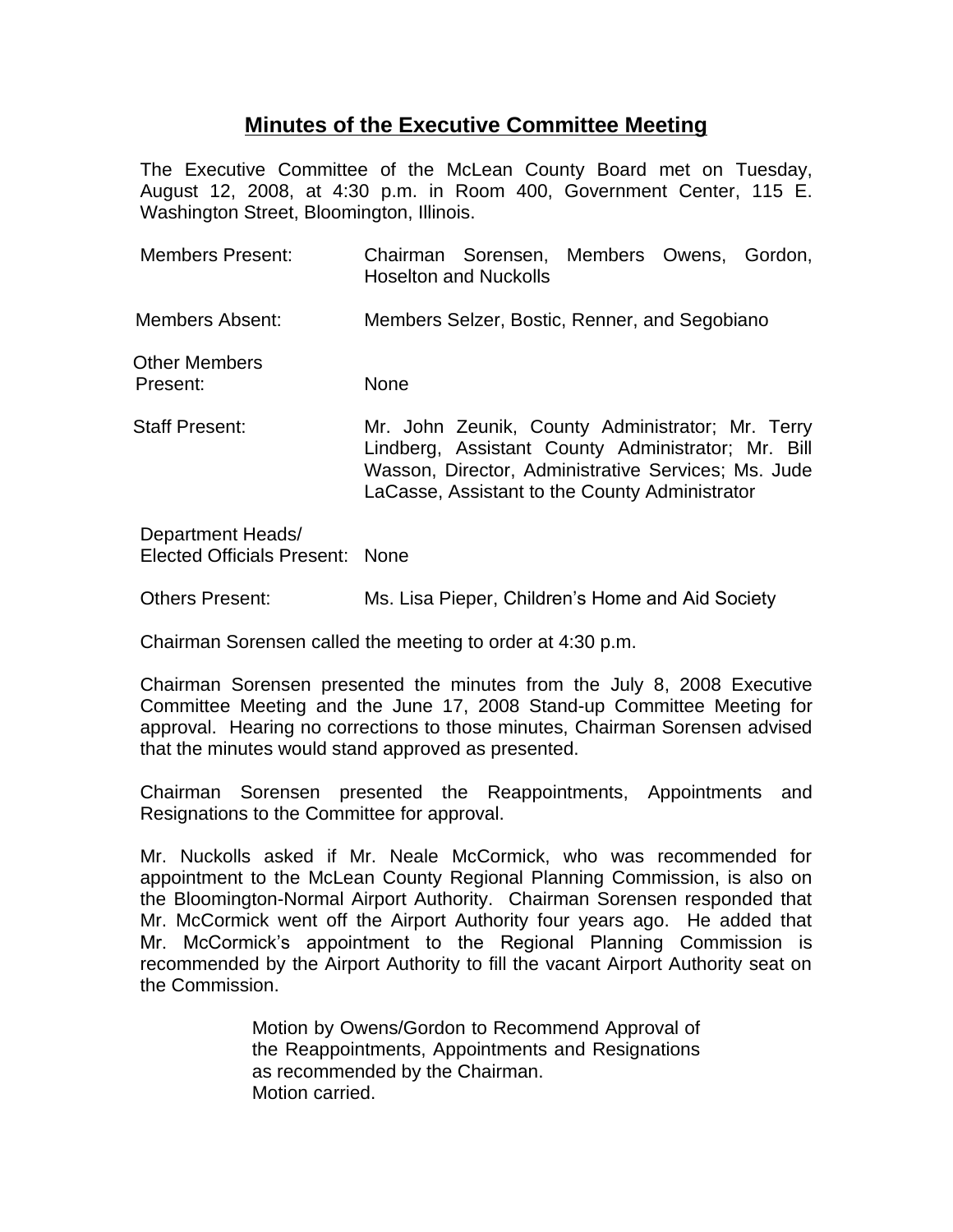Minutes of the Executive Committee August 12, 2008 Page Two

Chairman Sorensen presented a request for approval of a Resolution to Amend the *Rules of the County Board of McLean County*.

Mr. Ben Owens, Chairman, Rules Sub-Committee, advised that this Resolution to amend the *Rules of the County Board of McLean County* was fully supported by the Rules Sub-Committee. He pointed out that the proposed addition of #8 and #9 to the Preamble is an attempt to incorporate the recommendations made by Mr. Robert A. Kearney. Mr. Owens indicated that the proposed change to Section 5.11-3 clarifies that the third named person on a Standing Committee will serve as Temporary Chairman in the absence of the Chairman and Vice Chairman.

> Motion by Owens/Hoselton to Recommend Approval of a Resolution to Amend the *Rules of the County Board of McLean County*.

Mr. Gordon recommended that one change be made in #8 of the proposed addition to the Preamble, namely change the beginning from "Be dedicated and act in accordance with…" to "Be dedicated to, and act in accordance with…"

Mr. Lindberg suggested that the word "to" be added, but not add the comma. Mr. Gordon agreed.

Upon acceptance of the proposed change by the mover and second for the motion, Chairman Sorensen called for the motion.

> Motion by Owens/Hoselton to Recommend Approval of a Resolution to Amend the *Rules of the County Board of McLean County* as amended. Motion carried.

Ms. Diane Bostic, Chairman, Property Committee, was unable to attend the meeting. Chairman Sorensen reported that the Property Committee brings no action items to the Executive Committee.

Mr. Stan Hoselton, Chairman, Transportation Committee, reported that the Transportation Committee brings no items for action to the Executive Committee.

Chairman Sorensen asked if there were any questions or comments. Hearing none, he thanked Mr. Hoselton.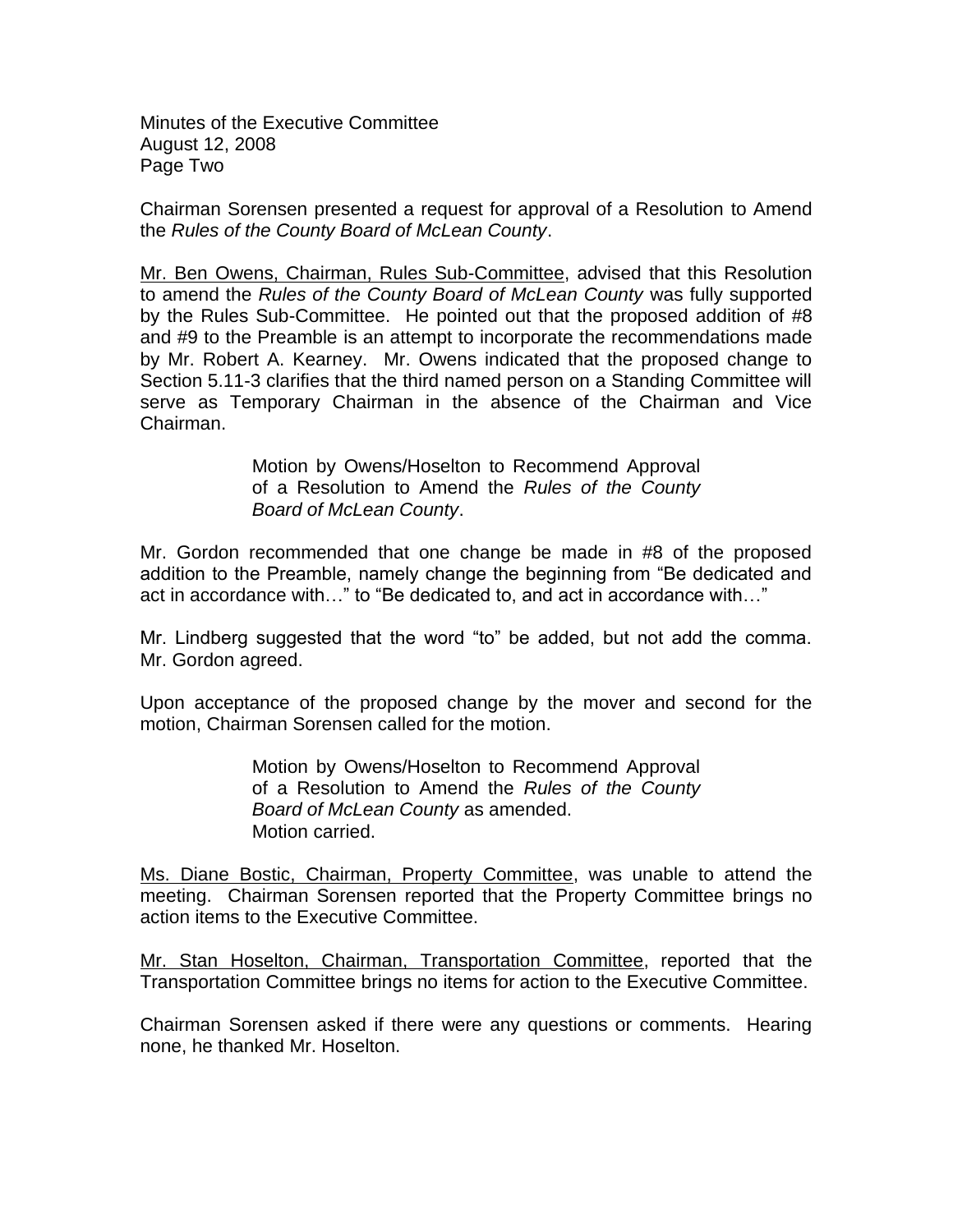Minutes of the Executive Committee August 12, 2008 Page Three

Mr. Ben Owens, Vice Chairman, Finance Committee, presented a request for approval of an Emergency Appropriation Ordinance Amending the McLean County Fiscal Year 2008 Combined Annual Appropriation and Budget Ordinance Collector's Automation Fund 0168, County Treasurer 0004, Financial Management 0004 – County Treasurer.

> Motion by Owens/Gordon to Recommend Approval of an Emergency Appropriation Ordinance Amending the McLean County Fiscal Year 2008 Combined Annual Appropriation and Budget Ordinance Collector's Automation Fund 0168, County Treasurer 0004, Financial Management 0004 – County Treasurer. Motion carried.

Chairman Sorensen asked if there were any questions or observations. Hearing none, he thanked Mr. Owens.

Mr. Bob Nuckolls, Vice Chairman, Justice Committee, presented a request for approval of a Domestic Violence Multi-Disciplinary Team Grant Extension of \$76,386.00 from the Illinois Criminal Justice Information Authority for Fiscal Year 2008-2009 for the State's Attorneys Office.

> Motion by Nuckolls/Owens to Recommend Approval of a Domestic Violence Multi-Disciplinary Team Grant Extension for the State's Attorneys Office in the amount of \$76,386.00 from the Illinois Criminal Justice Information Authority for Fiscal Year 2008- 2009 for the State's Attorneys Office. Motion carried.

Mr. Nuckolls presented a request for approval of a Domestic Violence Multi-Disciplinary Team Grant Extension of \$50,923.00 from the Illinois Criminal Justice Information Authority for Fiscal Year 2008-2009 for Court Services.

> Motion by Nuckolls/Gordon to Recommend Approval of a Domestic Violence Multi-Disciplinary Team Grant Extension for the Court Services Department in the amount of \$50,923.00 from the Illinois Criminal Justice Information Authority for Fiscal Year 2008- 2009 for Court Services. Motion carried.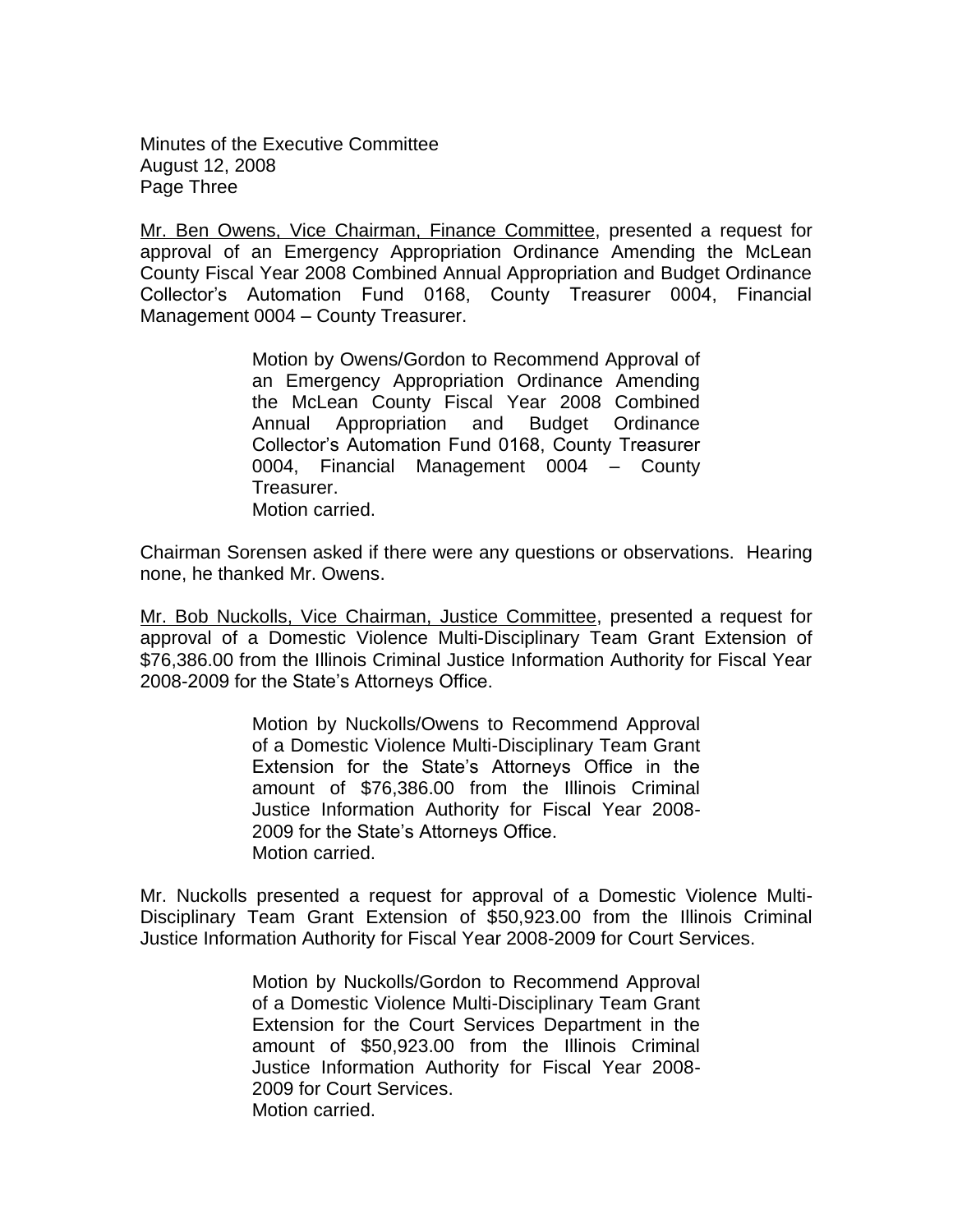Minutes of the Executive Committee August 12, 2008 Page Four

Mr. Nuckolls submitted a request for approval of an Intergovernmental Agreement between the McLean County Sheriff's Office and the Olympia School District #16 for a School Resource Officer – Sheriff's Department. He noted that an amended Agreement, as approved by the Justice Committee, was distributed.

> Motion by Nuckolls/Owens to Recommend Approval of an Intergovernmental Agreement between the McLean County Sheriff's Office and the Olympia School District #16 for a School Resource Officer – Sheriff's Department.

Mr. Hoselton asked how this Agreement between the County and Olympia School will affect other school districts, should other districts, such as Tri-Valley, wish to participate in such a program. Mr. Zeunik advised that Tri-Valley had a School Resource Officer for a number of years, and the School Board chose not to renew the contract. He noted that Sheriff Emery would be open to negotiating with other school districts in the County if they were interested, providing that they are also willing to make the funding commitment that Olympia has made. Mr. Zeunik stated that Olympia's funding commitment of \$45,000.00 essentially funds the position in the Sheriff's Department. There would be no cost to the County in the first year.

Mr. Hoselton asked if the position is a year-round position. Mr. Zeunik replied that it is a year-round position, with nine months as a School Resource Officer and three months as a Deputy working in that area of the County.

Mr. Hoselton asked if this type of program has been done with a lot of districts. Mr. Zeunik responded that the City of Bloomington provides School Resource Officers to District 87. Mr. Zeunik indicated that this type of program is common in other areas of Illinois and in other states.

Mr. Nuckolls asked if the Deputy's salary is paid by Olympia during the summer months. Mr. Zeunik replied that the \$45,000.00 in the Agreement will cover the salary of a Deputy for all of 2009, including health insurance.

Mr. Gordon asked what is the major difference between the Agreement distributed and the one in the packet. Mr. Zeunik advised that the Agreement in the packet does not stipulate a "not to exceed" dollar amount and it did not stipulate what happens after the first year. The distributed Agreement stipulates that the parties will negotiate the reimbursement amount for the balance of the Agreement prior to April 1<sup>st</sup>. Mr. Zeunik stated that the dollar amount will either be acceptable or not acceptable. If it is not, either party has an option to terminate the agreement.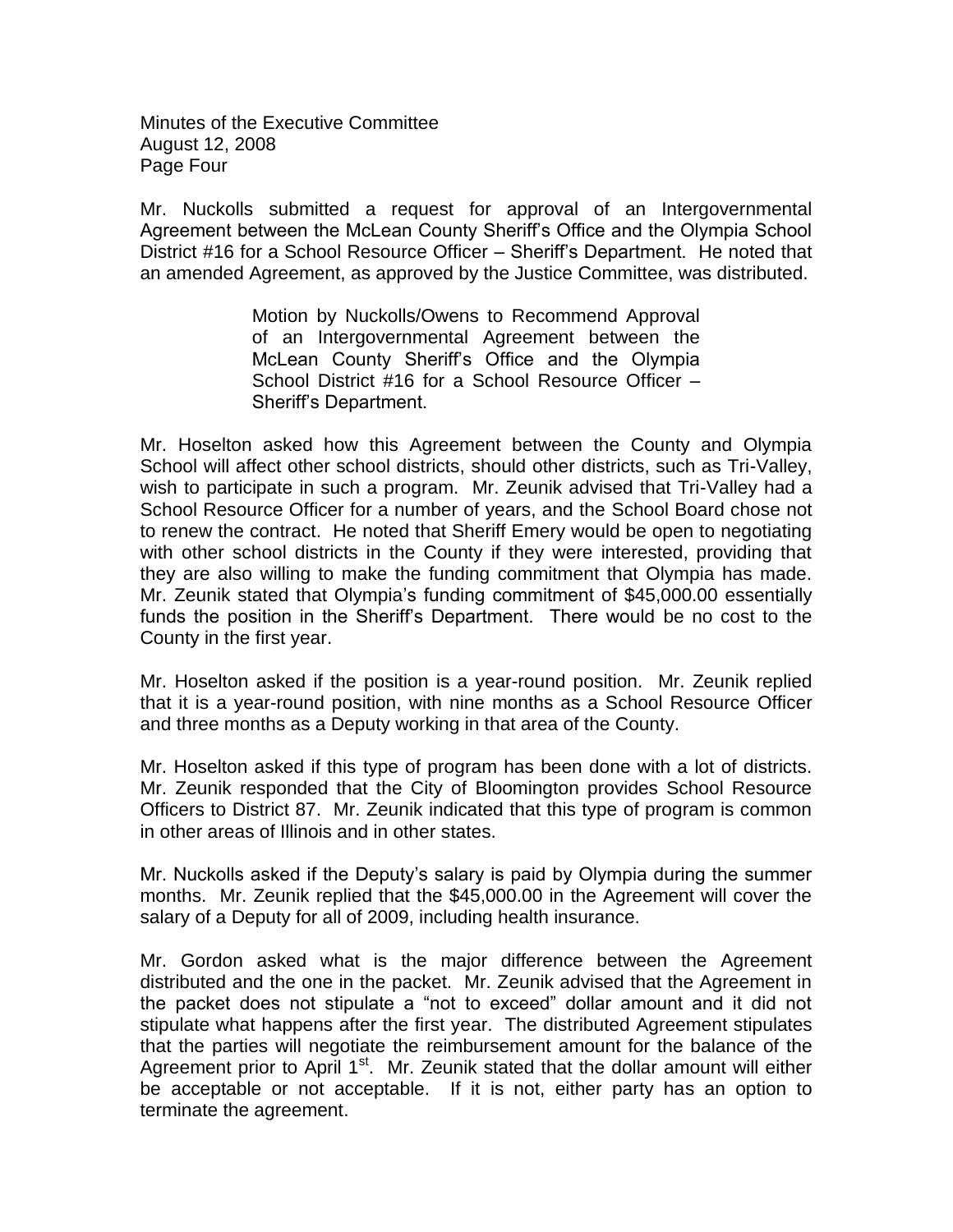Minutes of the Executive Committee August 12, 2008 Page Five

Chairman Sorensen asked if the funding would then be an Amendment to the Agreement each year. Mr. Zeunik replied that it would likely be presented as an amendment. He noted that the County currently negotiates the fee amount to be paid to the jail physician and OSF St. Joseph Medical Center on an annual basis.

Chairman Sorensen asked for a vote on the motion.

Motion carried.

Chairman Sorensen asked if there were any additional comments or questions. Hearing none, he thanked Mr. Nuckolls.

Mr. George Gordon, Chairman, Land Use and Development Committee, reported that the Land Use and Development Committee brings no items for action to the Executive Committee.

Chairman Sorensen asked if there were any questions. Hearing none, he thanked Mr. Gordon.

Chairman Sorensen asked if the proposal to increase the Filing Fee in all Civil Cases to fund the Neutral Site Custody Exchange Program of the Family Visitation Center will be coming to the full Board next week. Mr. Zeunik advised that the Justice Committee considered the Ordinance at their meeting on August 5<sup>th</sup>. He noted that there was a lengthy discussion with the provider and the Circuit Court. The Committee recommended unanimously to forward the request back to the Board for consideration at its meeting on Tuesday, August  $19<sup>th</sup>$ . Mr. Zeunik stated that Chief Judge Beth Robb and representatives from the Children's Foundation will be in attendance at that meeting to answer questions.

Chairman Sorensen presented the July 31, 2008 bills as recommended and transmitted by the County Auditor for payment, as well as a transfer of \$12,000 in Information Technologies. The Fund Total is \$228,928.94 and the Prepaid Total is the same.